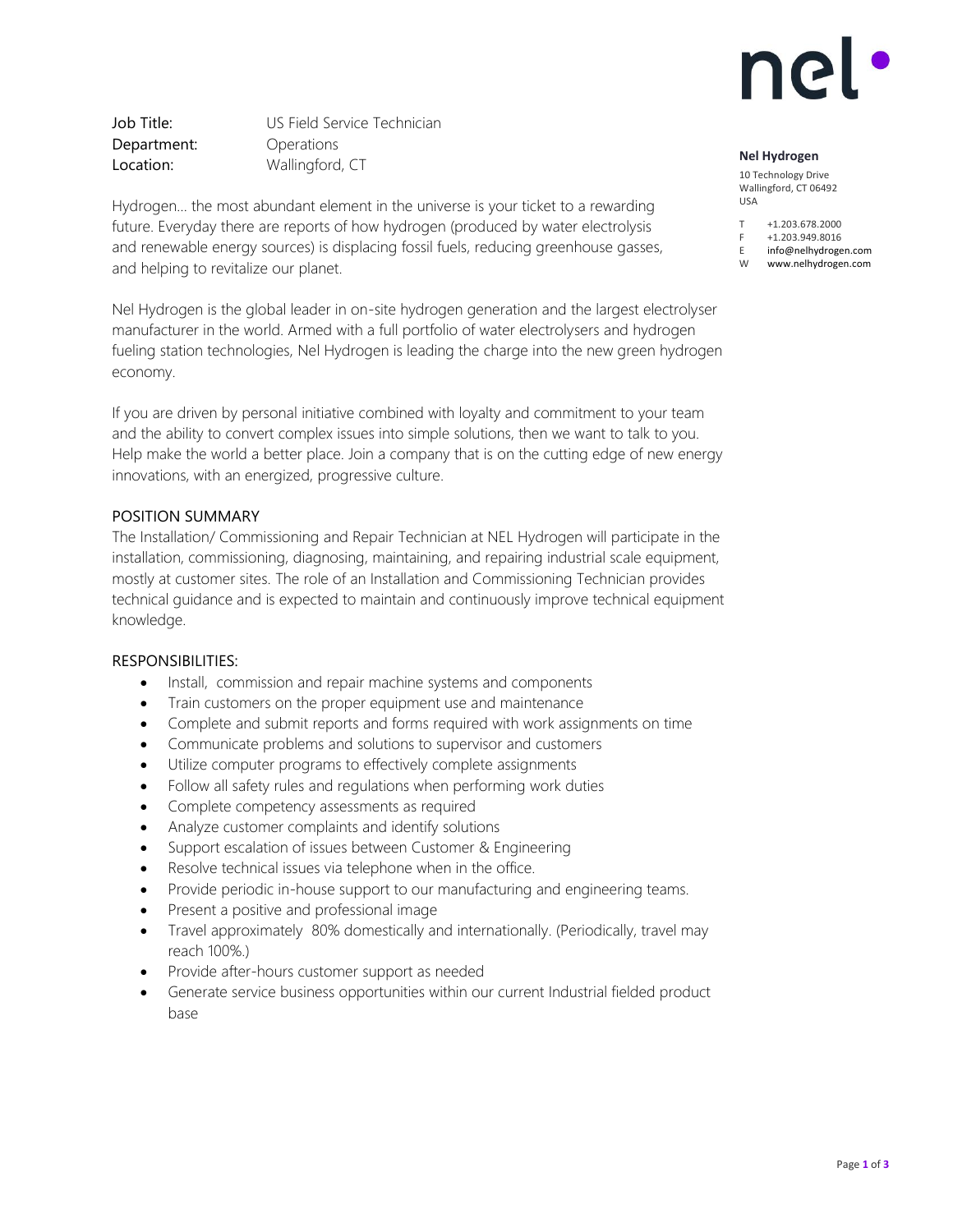# QUALIFICATIONS:

# Education:

High School Diploma Relevant technical training as an electrician or mechanic Associates degree in related field preferred, but not required

Required Skills and Abilities:

- A minimum of 10 years demonstrated, hands-on experience in electromechanical equipment repair, including the ability to read and interpret wiring diagrams, schematics, and fluid process diagrams
- 10 years' experience working directly with external customers in a field support role and be able to provide excellent customer service via the telephone and email
- Demonstrated experience with low and medium voltage equipment, and high-pressure gas systems
- Work well under pressure
- Able to work independently, with minor supervision
- Manage business travel arrangements efficiently
- Presentation skills required
- A structured, consistent process to documentation and following working procedures in a safe and efficient way
- General understanding of work safety procedures
- Familiar with basic Windows applications such as Outlook, Excel, PowerPoint, etc.
- Current U.S. passport required

# Competencies:

- Attention to Detail
- Positive Attitude
- Independent decision-making capabilities
- Team Player
- Flexible and have "drive"
- Problem Solving Skills
- Communication-verbal and written
- Time Management; priority goals
- Planning and Organizing
- **Ethical Practice**

# Physical demands and abilities:

- Light physical effort with frequent lifting or moving of lightweight materials and use of hand tools.
- Standing, kneeling, and bending required during a typical workday
- Occasionally lifting components up to approximately fifty pounds may be required
- Possess a full range of manual dexterity to assemble parts or pieces together quickly and accurately.
- Perform assembly operations in small and overhead spaces
- Vision abilities to be able to perform intricate repair operation